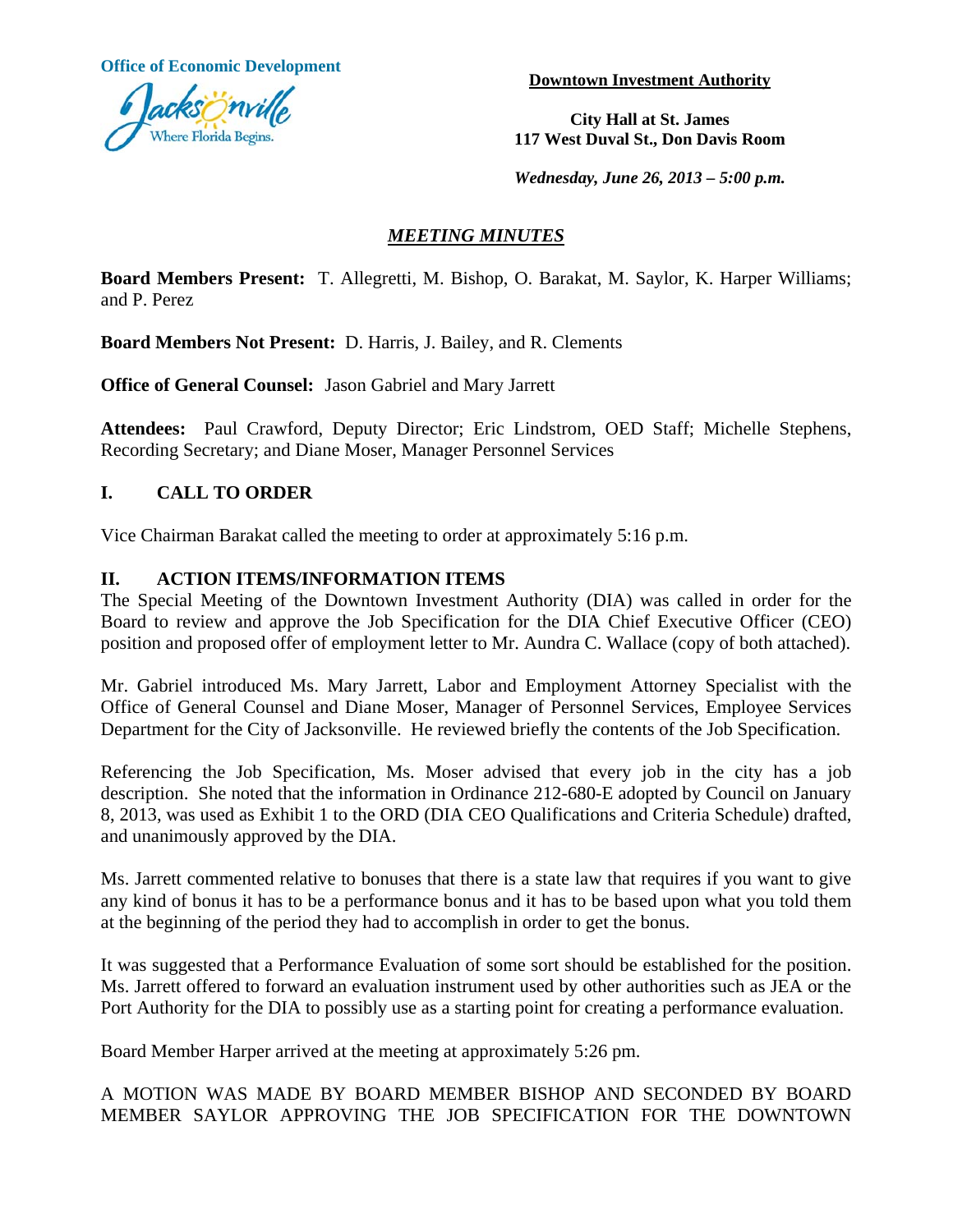Downtown Investment Authority June 26, 2013 Page 2 of 3

INVESTMENT AUTHORITY CHIEF EXECUTIVE OFFICER POSITION. THE MOTION PASSED UNANIMOUSLY 6-0-0.

Vice Chairman Barakat reviewed the offer of employment letter and advised that Mr. Wallace was generally in agreement with the specifics of the letter.

A MOTION WAS MADE BY BOARD MEMBER SAYLOR AND SECONDED BY BOARD MEMBER ALLEGRETTI APPROVING THE OFFER OF EMPLOYMENT LETTER ADDRESSED TO MR. AUNDRA C. WALLACE TO INCLUDE A REVISION TO THE FIRST PAGE, SECOND PARAGRAPH SECOND SENTENCE TO READ, "YOUR ANTICIPATED START DATE IS AUGUST 19, 2013 AND YOU WILL REPORT TO THE DOWNTOWN INVESTMENT AUTHORITY BOARD OF DIRECTORS, WORKING FULL TIME AND RESIDING IN THE JACKSONVILLE AREA." THE MOTION PASSED UNANIMOUSLY 6-0- 0.

Referencing the offer of employment letter fifth paragraph regarding relocation expenses, Mr. Gabriel suggested that the DIA designate a board member to work with Mr. Wallace on his relocation expenses (process, etc.). Board member Kay Harper Williams, Secretary of the DIA effective July 1, 2013, offered to serve as the administrator with support from OED staff.

A MOTION WAS MADE BY BOARD MEMBER BISHOP AND SECONDED BY BOARD MEMBER SAYLOR DESIGNATING BOARD MEMBER KAY HARPER WILLIAMS AS THE REPRESENTATIVE TO REVIEW AND APPROVE THE REIMBURSABLE EXPENSES ASSOCIATED WITH MR. WALLACE'S RELOCATION TO JACKSONVILLE. THE MOTION PASSED UNANIMOUSLY 6-0-0.

For informational purposes, only information from the LeeValentGroup that relates to the transfer and new hire community integration programs offered by their firm was provided to the Board.

### **III. PUBLIC COMMENTS**

The floor was open for public comments.

- Bruce Fouraker: Glad DIA has moved ahead with hire of a new DIA CEO. Docking of USS Adams suggest that the DIA consider supporting.
- Dick Jackson: Apartment related in general, need apartments that target young workers, workforce housing.

# **IV. ADJOURNMENT**

There being no further business, Vice Chair Barakat adjourned the meeting at approximately 5:58 p.m.